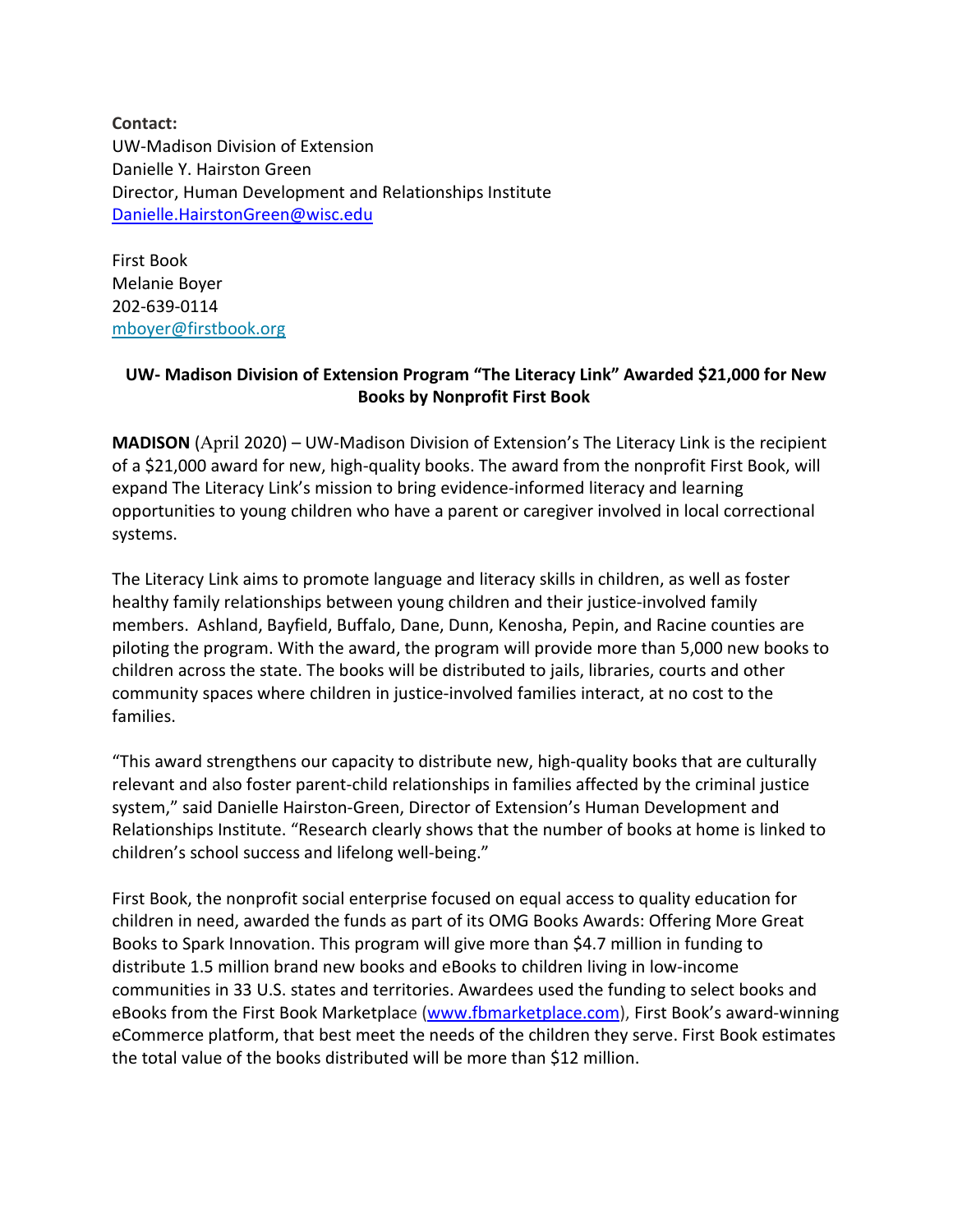"We know that access to books and eBooks makes a significant difference in a child's future success," said Kyle Zimmer, First Book president, CEO, and cofounder. "Children do not thrive in deeply under-resourced environments, and too many of the schools and programs have far too little. This deprivation has long-term consequences for the children, their families, their communities, and our nation. This could not be more urgent. With the OMG Books Awards, First Book and The Literacy Link are investing not only in the future of the kids we're reaching but in the overall well-being of our nation."

Access to adequate resources is one of the greatest contributors to educational success in the United States.1 Research indicates that just the presence of books in the home improves educational outcomes. Yet, low-income communities across the U.S. are plagued by vast 'book deserts'—with one community having only a single book per as many as 830 children.<sup>2</sup> Additionally, members of the First Book Network, who exclusively serve kids in need, have indicated that without First Book, the children they serve would have access to very few books, if any at all.<sup>3</sup> (References below).

<sup>1</sup> Sikora, et al. DOI <https://doi.org/10.1016/j.ssresearch.2018.10.003> <sup>2</sup> Susan B. Neuman, Naomi Moland. "Book Deserts." Urban Education, 2016. DOI: [10.1177/0042085916654525](https://journals.sagepub.com/doi/abs/10.1177/0042085916654525) <sup>3</sup> First Book Member Survey, 2016

###

## **About The Literacy Link**

Over the past two years, University of Wisconsin-Madison Division of Extension has been implementing strategies through a University of Wisconsin System-funded pilot project called The Literacy Link to engage children with justice-involved parents and their families in literacy activities and to develop language-rich learning spaces in local correctional systems. For more information, please visit [theliteracylink.extension.wisc.edu.](https://theliteracylink.extension.wisc.edu/)

## **About First Book**

First Book believes education offers children in need the best path out of poverty. Through sustainable, market-driven models, First Book breaks down barriers to quality education by making new, high-quality books and educational resources, including sports equipment, winter coats, snacks, and more, affordable to its member network of more than 400,000 registered educators who exclusively serve kids in need. Since 1992, First Book has distributed more learning materials than any other program of its kind: 175 million books and educational resources, worth more than \$1.5 billion, reaching more than 5 million children annually across the U.S. and Canada.

First Book also expands the breadth and depth of the education field through a family of social enterprises, including First Book Research & Insights, its proprietary research initiative, and the First Book Accelerator, which brings best-in-class research to the classroom via relevant, usable educator resources.